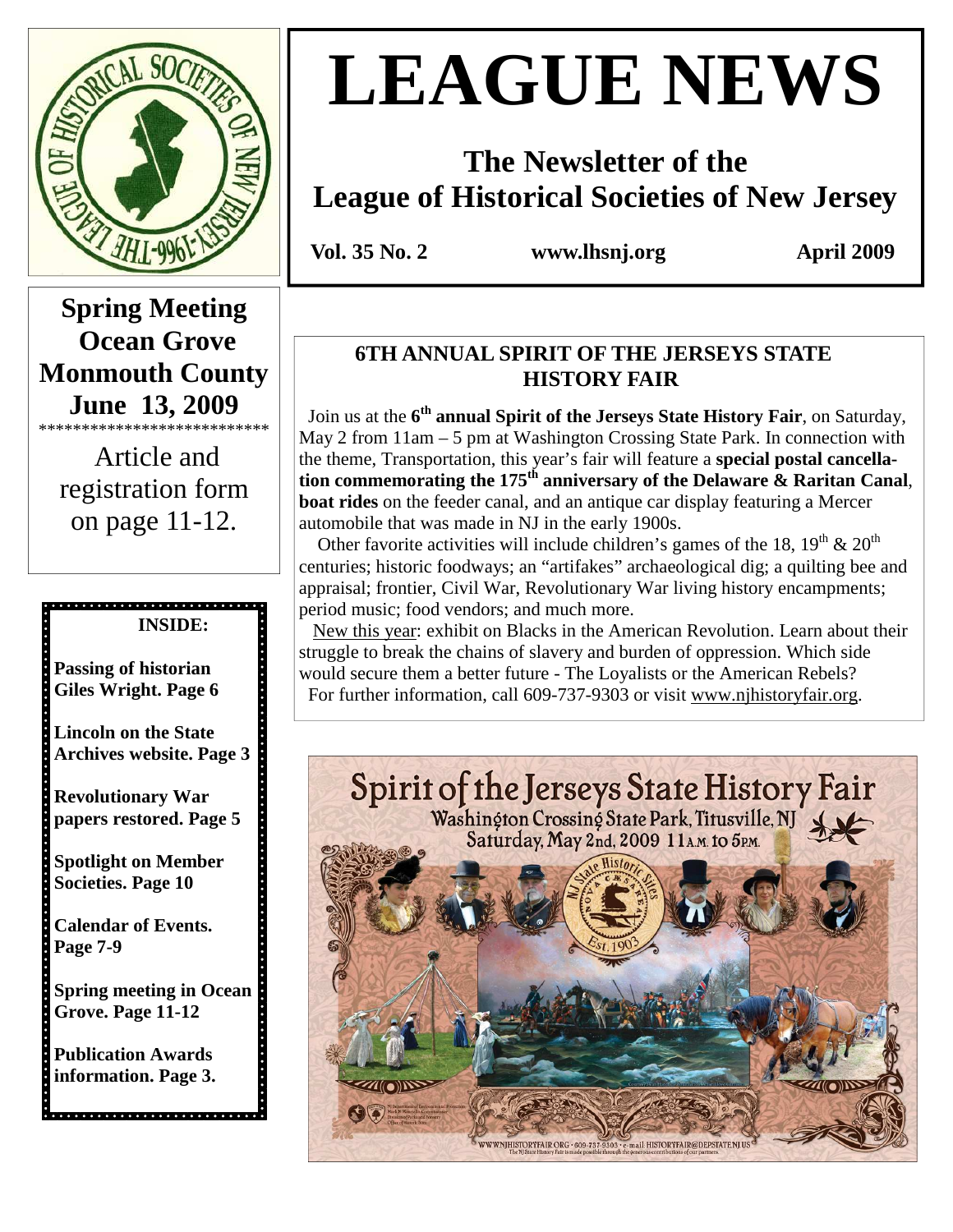#### **The Officers and Trustees of the League of Historical Societies of New Jersey**

 Listed below are your officers and trustees:

President (2010) J.B. Vogt Fellowship for Metlar House

First Vice President (2009) Robert J. Hunter Haddon Heights Historical Society

Vice-President, Northern (2010) Catherine Sullivan Victorian Society

Vice-President, Central (2009) Mary Swarbrick Fellowship for Metlar House

Vice-President, Southern (2010) June Sheridan Greate Egg Harbour Township Historical Society

Secretary (2010) Kevin M. Hale Metuchen-Edison Historical Society

Treasurer (2010) Dorothy M. Andrew Gloucester County Historical Society

Trustee, Northern (2010) Dorothy E. Johnson Oakeside-Bloomfield Cultural Center

Trustee, Northern (2010) Betty Hardy Madison Historical Society

Trustee, Central (2010) Jeffrey McVey Lambertville Historical Society

Trustee, Central (2009) Donald Peck Raritan-Millstone Heritage Alliance Trustee, Southern (2010) Sonia L. Forry Historical Preservation Society of Upper Township

Trustee, Southern (2008) Jean C. Lacey Ocean County Historical Society

Trustee-at-Large (2010) Timothy Hart Barnegat Bay Decoy & Baymen's Museum

Trustee-at-Large (2010) Robert R. Longcore Andover Historical Society

Historian (2010) Sylvia Mogerman Phil Kearny Civil War Round Table \*\*\*\*\*\*\*\*\*\*\*\*\*\*\*\*\*\*\*\*\*\*\*\*\*\*\*

 The following are valuable members of our board, but they are not elected positions:

Executive Director Linda J. Barth, 214 North Bridge Street, Somerville, NJ 08876; 908-722-7428; barths@att.net

Membership Chairman Dorothy Pietrowski Madison Historical Society

 Trustees Emeriti Bernard Bush Hightstown-East Windsor Historical Society Ruth Kane Fern Passaic County Historical Society

**DEADLINE**: Submissions for the August issue of *League News* must be on the editor's desk no later than July 1, 2008. Please send all items to: Linda Barth, 214 North Bridge Street, Somerville, New Jersey 08876; barths@att.net.

**Material submitted electronically should be in WORD format. Photographs will be scanned and returned. Digital photographs should be submitted in .jpeg or .tiff.** 

### THE PRESIDENT'S CORNER

 As I write this, we are a few days away from our next membership meeting in Tuckerton. Our hosts, the Tuckerton Seaport, have planned a three-hour tour that includes visits to a variety of sites. Saturday promises to be an interesting day.

 Often times, as members of your League board, we have asked ourselves what services the League provides to our members in return for the dues they pay. We question how we can be more valuable to them. In contemplating this upcoming membership meeting, I am reminded what we, as an organization, do very well.

 Over the years, our member societies have gathered together for many fascinating meetings hosted by one another. We've enjoyed cemetery tours with costumed hosts assuming the roles of prominent citizens of the town, tours of historic churches, firehouse museums, living history farmsteads, private homes and public places; who can forget The Teardrop Monument. Many sites we have visited aren't available to private citizens, but as League members we are welcome. We have been educated by local citizens who have in depth personal knowledge of their local history as well as speakers invited by the board to talk on a variety of issues. From them, we've learned the inside stories and seen lesser-known places as we traveled through our state. We've dined by the bay, climbed the steps to Twin Lights, munched on, oh so many box lunches and followed trails to out-of-theway places. We are explorers of sorts, led by member organizations proud to show off their local heritage.

 But, at times it seems that our membership meetings are a well kept secret. I'd like to take this opportunity to encourage any of you who have not attended one to do so. They are a bargain at \$20 or \$25. Where else could anyone find so much packed into a day trip at so little cost? And, you have our promise that the League business part of the meeting is fairly brief. Besides sightseeing, there is always time to meet and share ideas with other societies that face the same challenges you do.

 For all of our members who have already hosted a meeting, we thank you for the outstanding effort it takes to do so. Hmm... visiting a cranberry bog is on wish list. Might there be a Southern Region site with a possible connection? JB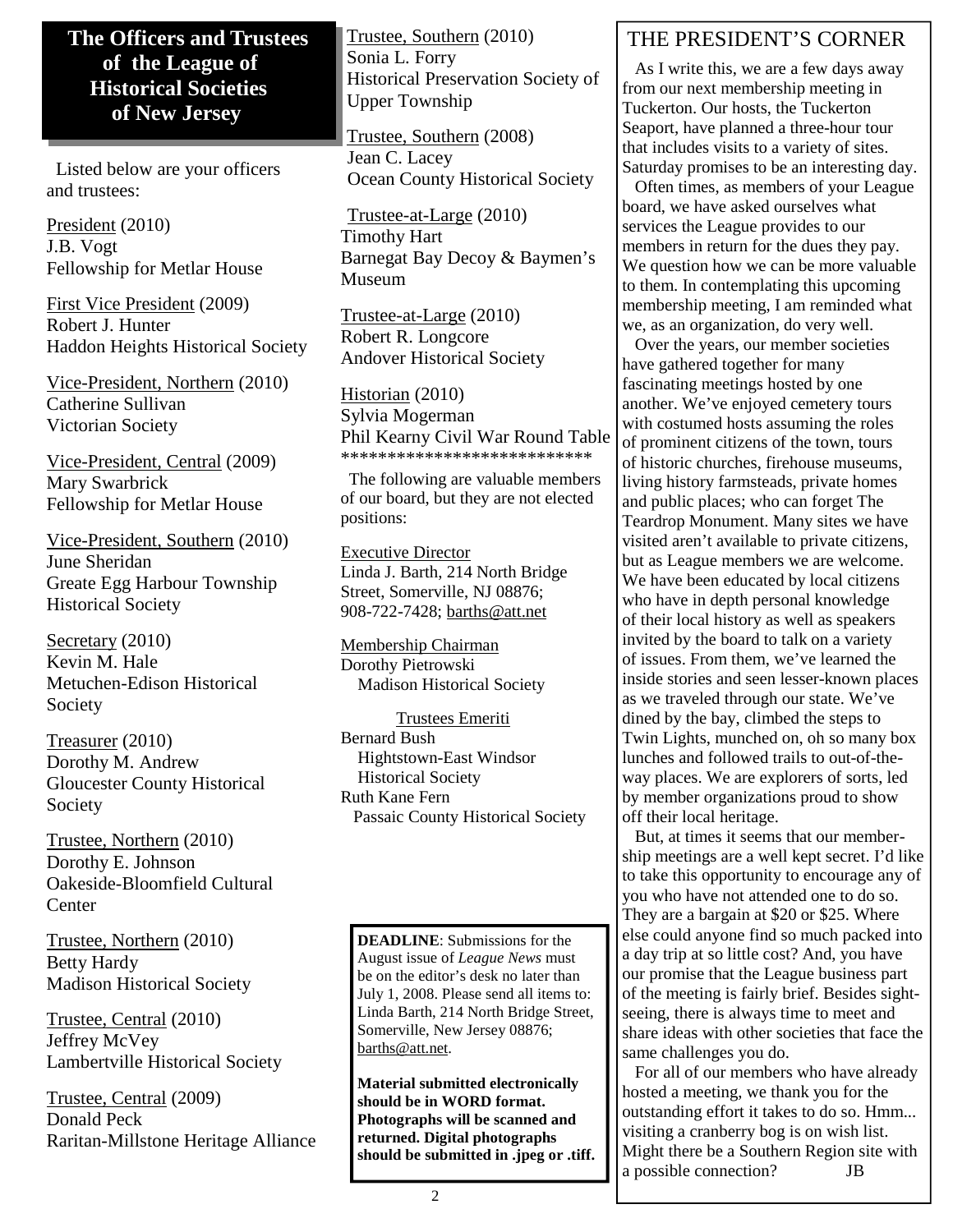#### ARCHIVES UNVEILS LINCOLN DOCUMENTS ON WEBSITE

 In observance of the bicentennial of Abraham Lincoln's birth, the New Jersey State Archives has unveiled a new web site featuring scanned original documents, legislative records and various published accounts pertaining to Lincoln's two visits to New Jersey.

 In February 1861, President-elect Lincoln accepted an invitation from New Jersey Governor Charles S. Olden and the State Legislature to visit the State House while en route from his home in Springfield, Illinois, to the inauguration in Washington, D.C. His acceptance letter is one of the documentary treasures of the State Archives.

 His second visit was not a happy occasion. In April 1865, the slain President's funeral train followed in reverse the same route back to Springfield that Lincoln he had taken in 1861. Mourners in Trenton and throughout New Jersey paid their respects to him along the route.

 Visit "Lincoln in New Jersey: A Bicentennial Tribute by the New Jersey State Archives" at: www.njarchives.org/links/lincoln.html.



#### **NJ HISTORICAL SOCIETY ELIMINATES PUBLIC HOURS TO CUT COSTS**

 The New Jersey Historical Society eliminated its public hours as of February 16 in a cost-cutting measure aimed at helping it weather the economic storm. The oldest cultural institution in the state, the society, based in Newark, will continue its educational programs but will be open to the public only by appointment, said president and CEO Linda Caldwell Epps.

 Some of the nonprofit's 15 staff members will be furloughed for an undetermined period, Epps said. "It's the recession. Donor contributions have been down and, of course, last year we had a cut in our state allocation," she said, noting that many historical societies have appointment-only access. "During the last year we've curtailed our library hours and our exhibition (hours). Now we find it necessary to go to an appointment situation."

 The historical society was founded in 1845 to tell the story of New Jersey through its political, social, cultural and economic history. The historical society collects, preserves and interprets the history of the state. Programs for school children will remain intact. The society's annual budget is about \$1.5 million; it receives less than \$300,000 in state funding. To contact the society, call 973-596-8500.

excerpted from the Star-Ledger, February 14, 2009

#### **ANNUAL PUBLICATION AWARDS PROGRAM FOR 2009**

 The League of Historical Societies of New Jersey announces its **ANNUAL PUBLICATION AWARDS PROGRAM** and invites its member organizations to submit entries. Awards will be given for works published in the year 2009, in the following categories:

#### **BOOKS, PAMPHLETS, NEWSLETTERS, JOURNALS, CALENDARS, POSTERS, and OTHER MEDIA (AUDIO CASSETTES/CDs, VIDEO CASSETTES/DVDS)**

 For works published in 2009, awards will be presented at the league meeting in **June 2010**. The deadline for submission of entries is **JANUARY 31, 2010.** Please send your entries to: **Publication Awards Committee, League of Historical Societies of NJ, c/o New Jersey Historical Society, 52 Park Place, Newark, NJ 07102**.

 There is no entry form. Simply include a brief note describing the items you are submitting. Awards for 2008 publications will be presented at the June meeting in Ocean Grove. For further information, contact Linda Barth, Executive Director, LHSNJ, at 908-722-7428, barths@att.net, 214 North Bridge Street, Somerville, New Jersey 08876. Please **DO NOT** send entries to this address.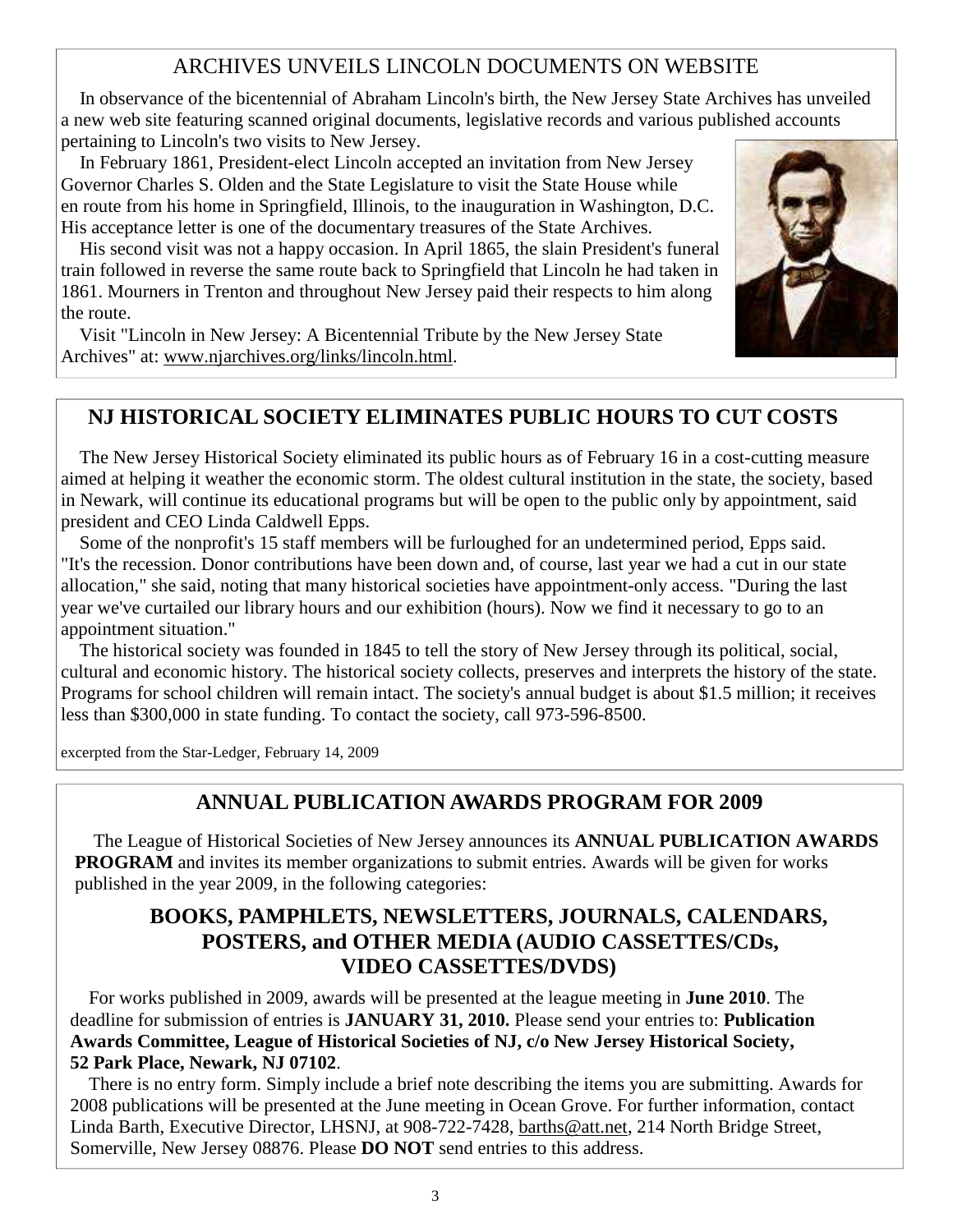#### **NEW JERSEY BOOKSHELF**

 Montague Township sits at the high point of New Jersey, cradled by the Delaware River and the Kittatinny Mountains, where New Jersey, New York, and Pennsylvania converge. The Dutch initially settled in the Minisink Valley and helped define the character of the area. Founded in 1759, the township evolved along the river, which encouraged trade and travel, and on the legendary Old Mine Road, a Native American trail and trade route. By 1826, the Milford Bridge was built and would serve as a gateway to the Poconos. Following the Civil War, farms dotted the landscape, and city residents escaped the industrial boom by frequenting the Brick House and Rock View hotels and neighboring summer boarding homes. The range of vistas served as inspiration for John Newton Hewitt and other artists. With progress and infrastructure heralding change, High Point State Park and Delaware Water Gap National Recreation Area were formed to protect natural resources, yet historic structures within them vanished.



 Author Alicia C. Batko is the historian for the Montague Association for Restoration of Community History and the township historian. Through collaboration and archival research, she has compiled rare photographs and historical information to present an unprecedented overview of Montague's landscape and heritage. The book will be released in mid-May.

#### **VISIT BEAUTIFUL OCEAN GROVE, NEW JERSEY**

The Historical Society of Ocean Grove (HSOG) was established in 1969 as a direct result of a 100<sup>th</sup> anniversary year-long celebration of the founding of the Ocean Grove. The town is located on a 325-acre site on the Atlantic Ocean in Monmouth County. In 1869 a group of spiritual lay leaders assembled as the Ocean Grove Camp Meeting Association to form and incorporate the town of Ocean Grove. For over a century, this one-square-mile of natural beauty has welcomed and delighted vacationers, including U.S. presidents. On Ocean Grove's tree-lined streets is the largest assemblage of Victorian architecture in the nation. In 1976 the town had the honor of being



entered in the National Register of Historic Places, and in 1977, the New Jersey Register of Historic Places. The mission of the historical society is to preserve, document, and encourage community interest in the history of Ocean Grove and the camp meetings and to preserve aspects of the Victorian period. Over twentyfive programs are offered each year by the HSOG.

The HSOG operates two historic facilities, the museum and Centennial Cottage. Both are located in the historic district's heart and are open free to the public. Walking tours of this area are provided; these



 include the Great Auditorium and an owner's tent. A collection of over 8,000 artifacts is permanently on display or in annual exhibits with many rotating mini-displays. An extensive research capability is also available.

 Please come and visit our lovely town and enjoy one of the many scheduled tours we will be offering at the spring meeting on June 13, 2009. Sign up on page 11 and join us for a fun-filled day!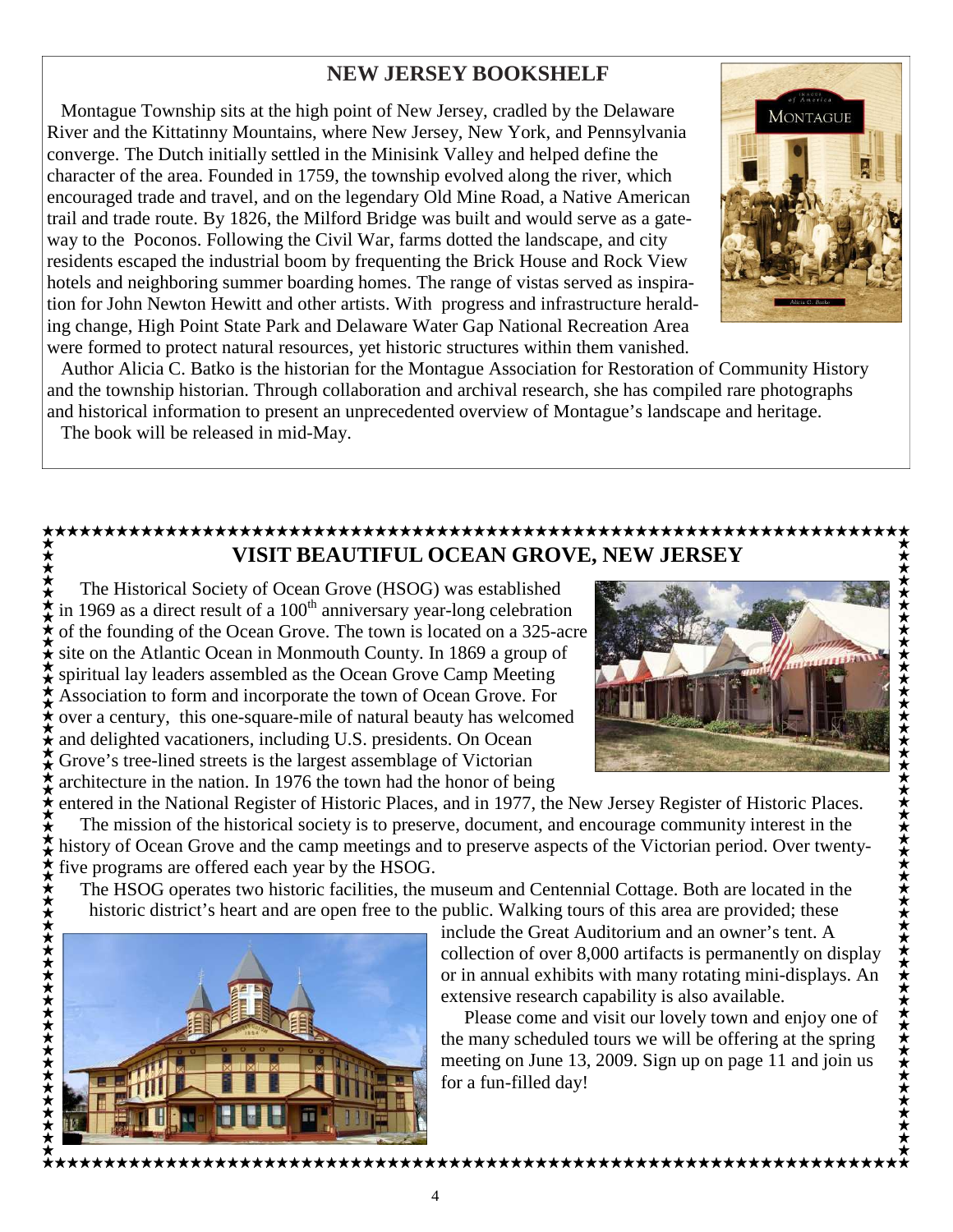#### **REVOLUTIONARY WAR PAPERS RESTORED**

 After painstaking restoration, 5,400 Revolutionary War documents have left a Philadelphia conservation center for their home in New Jersey. The \$700,000 project begun in 2005 has restored documents belonging to the New Jersey State Archives. The 18th-century papers, discolored, brittle and frayed, tell stories of patriots killed in battle, of spies for the British and of armies from both sides that destroyed property and stripped farms of crops and livestock.

 Using chemical baths and tissue-thin paper for repairs, the Conservation Center for Art and Historic Artifacts has made it possible for the documents to be microfilmed, with some being digitized for posting on the archive's website, said Jilliann Wilcox, senior conservation assistant. "The work is challenging, but rewarding," she said. "There's always a treasure here." New Jersey saw more military engagements than any other state during the Revolutionary War, with major battles fought at Trenton, Princeton, Monmouth and Assunpink.

#### **BUSINESSES AROUND OUR STATE:**

 *Please say thanks to our advertisers by patronizing their businesses throughout the state. Invite businesses in your area to advertise in the League News for publicity around the Garden State. Business owners may contact Linda Barth at 908-722-7428 or barths@att.net. Our advertising schedule:* 

- Business card size ad, \$100 each; \$85 each for three issues.
- ♦ **1/4 page ad, \$125 each; \$100 each for three issues.**



Tracey I. Batt, Esq. **Executive Director** 

P.O. Box 1520 Laurel Springs, NJ 08021

> (856) 627-0428 Fax (856) 627-0430 director@njvla.org www.njvla.org



archives & records management services - oral histories surveys & assessments - workshops & presentations

> serving all of New Jersey, New York City and eastern Pennsylvania

Joseph M. Ciccone, J.D., C.A., owner 732-568-1441 / jciccone@cicconearchives.com

www.cicconearchives.com

**Remember that you have the opportunity to sponsor** the *League News* in your name or as a dedication or memorial to a loved one.

 With a donation of \$10 or more, you will become a Friend of the League; with a donation of \$20 or more, you will become a Benefactor; and with a donation of \$50 or more, you will become a Patron. Your donation is fully tax deductible. Contact Linda Barth (see page two for contact information) for more details. Our newest Benefactor is**: Charles M. Tyson** 

#### **LETTERS, WE GET LETTERS….**

Dear Members: Below is a note from Kathy Heim, of the Point Pleasant Historical Society, with two ideas that might interest your organization:



Hi, Linda:

 I didn't know if you had gotten this from AASLH (American Association for State and Local History; www.aaslh.org). An interesting group and societies don't have to belong to take advantage of this clearinghouse.

 By the way, we had a thought here for a timely newsletter subject—memories of the Depression and the WPA. Many historical society members lived through the Depression, either as young adults or children watching their parents cope. Any hints, etc. for the situations we're facing today? WPA/CCC workers – how did the jobs help you or your families? We don't have a speaker to suggest for such a program (we're checking, though), but perhaps this idea is something that other League members might like. Take care.

Kathy Heim, Point Pleasant Historical Society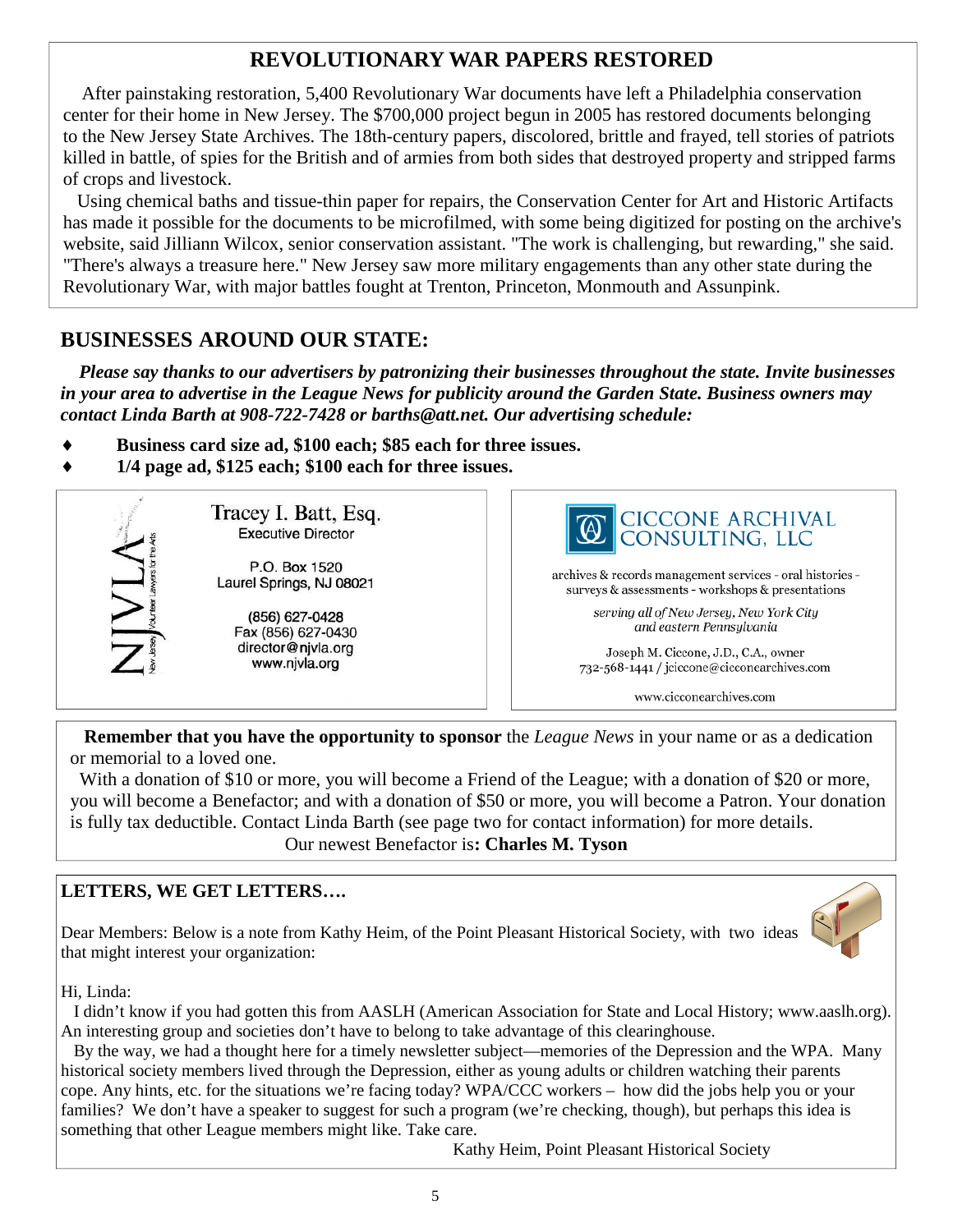#### **GILES R. WRIGHT — IN MEMORIAM**

Permit me to add a few words to the many tributes in celebration of the life of Giles Wright.

 I will begin by slightly correcting the record as it appears in the press. As stated, Giles arrived at the New Jersey Historical Commission in 1979; but the African-American History Program was established in the early 1980s. Giles had been hired to work in the field of ethnic history, and he produced the commission's series of publications on the experiences of immigrants to New Jersey. And so he was already on the scene when the late Assemblywoman Mildred Barry Garvin joined the commission and introduced legislation to create the new program. This is important, because Giles was in a position to help in planning and drafting the law, in gathering support for its passage and funding, and in formulating the program's goals and activities. It was a natural progression for him to be appointed director of what we believed to be the nation's first official state program in African-American history.

 For the next quarter-century he was the heart and soul of everything that the new program accomplished: research and publications, educational projects such as the annual Marion Thompson Wright Lectures, grantsin-aid for scholarship and education in this field, research on African-American historic sites, programs in the arts, and commemorative events. And he placed himself and the commission at the center of everything of importance that was undertaken in the field of African-American history in New Jersey. He was a leader in building a dedicated corps of experts in our state who have done so much to make the experiences and achievements of African-Americans an integral part of the history of our local communities, and of our nation and the world.

Others have noted that Giles did not permit his passion for the subject of his work to diminish his discipline as

an objective scholar. That might not seem so remarkable unless we know how strong his passion really was; this was evident to anyone who worked closely with him. This was a man who was not content to do research, writing and teaching about African-American history; he lived it as an active participant in his community, and in the larger arena of public life in our state. Illuminating the past and contributing to the present and future were for him complementary parts of a whole life.

 What I knew best about him was, of course, the work he did - work of incalculable importance -- for the historical commission. In his career at the commission, he performed a great public service for which the people of New Jersey should be forever grateful. For me, it was a memorable experience to be so closely associated with a man of strong character, gentle manner, bright intellect and warm personality. I think we all sense that while we



Historian Giles Wright stands in front of the Enoch Middleton House on Old York Road in Hamilton Township, once a station on the Underground Railroad, in this 2006 *Star-Ledger* file photo.

mourn the passing of this fine man, at the same time we have cause to celebrate a life so well lived.

Bernard Bush, Executive Director, New Jersey Historical Commission, 1969-1991

Ed. note: The author served as president of the League of Historical Societies of New Jersey from 1992-1996.

#### **HELP THE LEAGUE COMPILE A SPEAKERS BUREAU LIST**

 Occasionally I have been asked for a list of people who present programs for historical and other groups, but the league has had no such speakers bureau listing. In order to compile such a list, I'm asking if you can send to me the contact information for speakers you have hosted or speakers that you have heard, as well as a brief description of the program.

Then, when someone requests a list of speakers, I'll be able to help. Thank you so much.

Sincerely,

Linda Barth,

214 North Bridge Street, Somerville, New Jersey 08876; 908-722-7428; 908-240-0488; barths@att.net.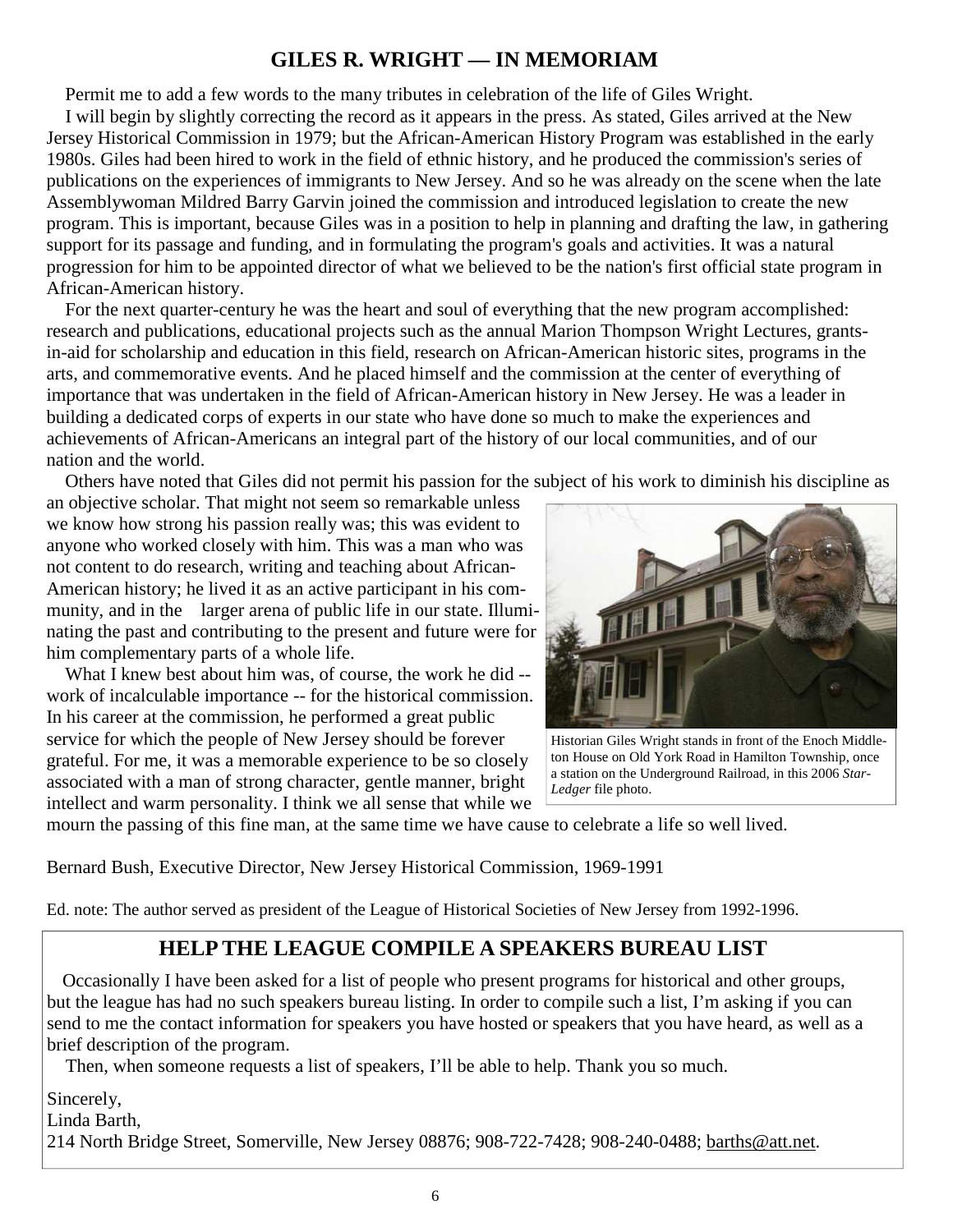#### **HISTORY EVENTS AND EXHIBITS — 2009**

**Through June—New Exhibit—The Hambletonian: Its Trotters, their Connections and the Racing Event, 1926-2009**. Initially held at the New York State Fairgrounds in 1926, this prestigious harness racing event has thrived for over eighty years. It continues today at the Meadowlands in New Jersey. The exhibit features medals, trophies, racing equipment, photographs, posters, newspaper articles and magazines depicting the history of The Hambletonian and some of its exciting highlights. **Cranbury Museum**, 4 Park Place East, Cranbury, N.J. Sundays, 1-4; 609-395-0420; www.cranburyhistory.org.

**Through August 30—New Exhibit-**"*Down the Aisle: Brides of Yesteryear,*" an extensive collection of our bridal gowns from the 1800s to the 1980s, representing every decade for over 100 years. On display are over 35 dresses, including 25 wedding gowns, bridesmaid dresses, and trousseau outfits. The exhibit showcases the second half of the museum's collection not seen in our previous bridal exhibition. Vintage wedding invitations, announcements, programs, wedding certificates, and much more will be displayed. **Gloucester County Historical Society**, 17 Hunter St., Woodbury. Mon, Wed, Fri, 1-4; last Sun. of month, 2-5. Adults, \$4; children 6-18, \$1. Questions? Contact Kathy Fleming, gchs@net-gate.com; 856-848-8531.

**Through July 28—An Age of Elegance: Weddings from Ridgewood's Past**. The exhibit explores the social rituals of love and marriage through historic and lavish wedding gowns, bridal lingerie, accessories and ephemera from the **Ridgewood Historical Society**'s collection, dating from the late  $18<sup>th</sup>$  century through the early  $20<sup>th</sup>$  century. The Schoolhouse Museum, 650 E. Glen Avenue, Ridgewood. Thursdays and Saturdays, 1-3 pm; Sundays, 2-4 pm. Adults \$5; children \$3. For further information www.ridgewoodhistoricalsociety.org; 201-447-3242.

**April 4**—**Easter Afternoon Tea at the Boonton Historical Society Museum. Reserved seating at 12:30 and 3:00 pm.**  We are repeating our Afternoon Tea with an Easter theme. Enjoy the elegance of a Victorian tea with costumed hosts and serving maids. Scones with raspberry jam, homemade lemon curd, and cream, together with finger sandwiches and other delicacies to delight your tastebuds. Musical accompaniment. For details, contact the **Boonton Historical Society**, 210 Main Street, Boonton at 973-402-8840 or boontonhistory@yahoo.com; www.boonton.org.

**April 15**—**Celebrate New Jersey**. Join Linda Barth for a leisurely armchair journey down the byways of the best state in the nation. Boonton Senior Center, 126 North Main Street. 2:00 pm. For details, contact the **Boonton Historical Society**  at 973-402-8840 or boontonhistory@yahoo.com; www.boonton.org.

**April 18—Four Views of Trenton**. The Trenton Contemporary hosts the 23rd Annual Four Views of Trenton. Three guided bus tours run from 9:30-3:30, include lunch and admissions, cost \$45 per person and will leave from The Contemporary Townhouse Museum, 176 West State Street, Trenton, 08608. Choose from: **Trenton's Art and Artists, Trenton's Saints and Sinners, or Trenton's Surprise Treasures.** New this year, **Trenton's Independence and Industrial Revolutions,** is a 2-hour tour, one at 9:30 and one at 12:30; price, \$20. This tour departs from the parking lot of the KatMandu Restaurant. For a brochure or more information call 215-295-1498, or email cgkuronya@msn.com.

**April 18-19— Battle of Bound Brook 2009:** *Washington's Army at Middlebrook 1777-1779***.** Abraham Staats House, 17 Von Steuben Lane, South Bound Brook and Bound Brook. This event explores the American Revolutionary War during the time of the Middlebrook encampments of 1777–1779. Featured speaker is Arthur S. Lefkowitz, author of *George Washington's Indispensable Men* and *The Long Retreat.* Weekend activities include street battle reenactments, British and American soldiers' encampment, ceremony at Old Stone Bridge, pasta dinner, pancake buffet breakfast, historic house tours and more! For more information visit www.staatshouse.org.

**April 18-19—Bus Trip to Washington, DC**. Sponsored by the **Cape May County Historical Society**, the trip includes stops at the Lincoln Cottage and Woodrow Wilson's residence, as well as the museums of the Smithsonian. Cost includes bus, hotel room, continental breakfast and site admissions. Trip is \$150 per person, double room. For information, call 609- 465-3535 or email museum@co.cape-may.nj.us.

**April 18—NJ Postcard, Book, & Paper Show**. Youth Temple, Ocean Grove. 9-4. **Historical Society of Ocean Grove**. For more information, contact Susan Roach, 732-774-1869; info@oceangrovehistory.org.

**April 19—Pastry Making.** Preparing, baking and tasting of Danish Weinbrod (pastries). 2-5 pm. **Danish Archive Northeast (DANE),** Danish Home, 855 New Durham Road, Edison, NJ. For additional information, please call 732-287-6445 or 866-855-3263; visit our website: www.rootsweb.com/~njdane

**April 21—Professional Presentation Skills Workshop** with Dr. Gordon A. Jacoby, a specialist in speech, voice and movement. 8:30-10 a.m. Register by Tuesday, April 14. Fee of \$10 includes a continental breakfast. Paulsdale, 128 Hooton Rd., Mt. Laurel. For information or to register, contact the **Alice Paul Institute** at 856-231-1885 or info@alicepaul.org or visit our website at www.alicepaul.org.

**April 25—Afternoon Tea at Old Town Hall.** Traditional tea, complete with dainty finger sandwiches and delectable desserts. Charlotte Todd of Cape May will present "Tie One On" –the history of aprons. **Harrison Township Historical Society**. 12 noon, Old Town Hall, 62-64 South Main Street, Mullica Hill. Purchase tickets at Amazing Grace Resource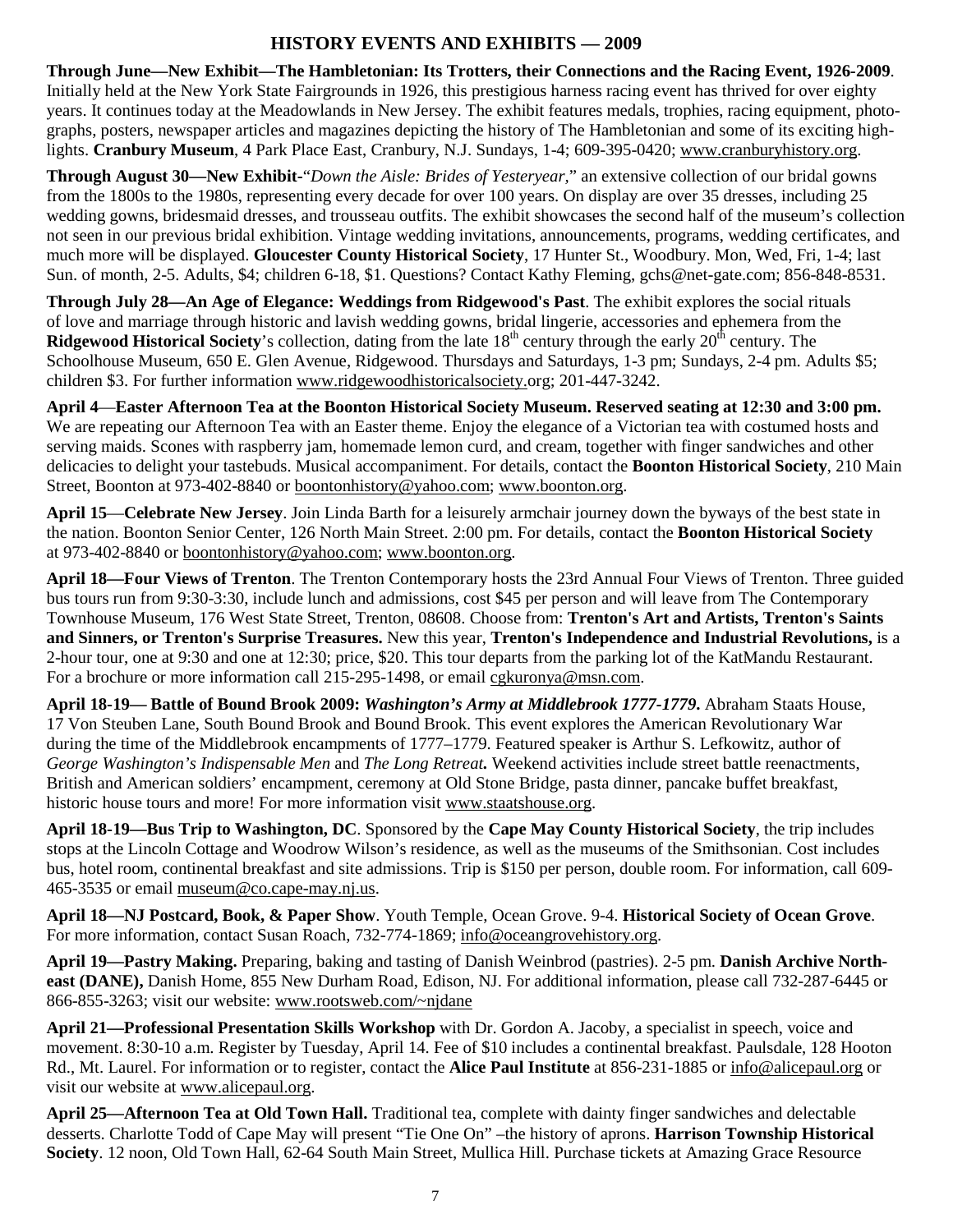Center, 33 South Main Street, Mullica Hill; \$15, adults; \$10, children over 6. Visit www.harrisonhistorical.com for more information.

**April 26—**Meeting of the **Ewing Township Historic Society** will feature the great-great-great-great-great granddaughter of **John Honeyman**, the man called upon by George Washington to pose as a butcher in West New Jersey to gain information from the Tories throughout Trenton. Come hear the tale of this Tory butcher and double spy from his descendants. 2 pm. 27 Federal City Road; 609-883-2455.

**April 29—Lecture Series.** The **Cape May County Historical Societ**y begins a four-week spring lecture series beginning at 7 pm at the Cape May County Museum, 504 Rte 9 North, Cape May Court House. Programs include Abraham Lincoln, cedar timber mining in the Great Cedar Swamp, architectural traditions from New England to Cape May County, and the interesting customs of funerals over the last two centuries. Admission is free and the museum is handicapped accessible. For information call 609-465-3535 or email museum@co.cape-may.nj.us.

**April 30—"When NJ Slept, NY Was Wide Awake"** - Peter Osbourne, of the Minisink Valley Historical Society, will discuss the boundary dispute between the two states. M.A.R.C.H., Montague Township Elementary School. 7:30 pm. Questions? Contact MARCH via 973-293-3106 or ab1759hist@gmail.com.

**May 2—6th Annual Spirit of the Jerseys State History Fair.** Washington Crossing State Park, 11-5. This year's fair will feature a special postal cancellation commemorating the 175<sup>th</sup> Anniversary of the Delaware & Raritan Canal, boat rides on the feeder canal, a quilting bee and appraisal, and an antique car display featuring a Mercer automobile that was made in NJ in the early 1900s. Other activities will include children's games of the 18th, 19th, & 20th centuries; historic foodways; an artifakes archaeological "dig"; frontier, Revolutionary War and Civil War living history encampments; period music; food vendors; a 19th-century baseball game; sidesaddle demonstrations; Rich Pawling as canal captain John "Cappy" Hummel; and Dr. Pitney, the "father of Atlantic City"; and much more. Questions? call 609-737-9303 or visit www.njhistoryfair.org.

**May 2**—**Biennial House Tour**. Our biennial house tour will once again feature the variety of homes and architecture in the town of Boonton. For details, contact the **Boonton Historical Society**, 210 Main Street, Boonton at 973-402-8840 or boontonhistory@yahoo.com; www.boonton.org.

**May 3—***Oh Freedom! Slavery in New Jersey During the American Revolution*. Frederic Lawrence Minus, member of the Camp Olden Round Table and founding member of the 6<sup>th</sup> Regiment United States Colored Troops, will address the topic of slavery in the Revolution. **Friends of the Abraham Staats House**, 17 Von Steuben Lane, South Bound Brook. \$10 admission includes a tour of the house one hour prior to the lecture. Seating is limited. To reserve a seat, call 732-469-3198 or email info@staatshouse.org with your name, address, and the number of seats. Additional information about *Lectures Through Time* can be found at www.staatshouse.org. *Lectures Through Time* has been funded, in part, by a grant from the Somerset County Cultural & Heritage Commission and Friends of Somerset County Culture & Heritage, Inc.

**May 7—"The Greatest Show on Earth...Ringling Brother, Barnum and Bailey Circus"** Alfred T. Ringling lived in a mansion in Jefferson Township from 1916-1919 and wintered the circus on his estate. From the Oak Ridge train station, circus animals, including elephants, leopards and lions, paraded down Longwood Road (Oak Ridge/Berkshire Valley Road). Now known as Ringling Manor, the estate is listed on the National and New Jersey registers of historic places. A PowerPoint presentation will feature the history of the circus with many rarely-seen photographs. **Jefferson Township Historical Society;**  Camp Jefferson's main lodge, Weldon Road (access off Route 15); 7:30 pm; refreshments with a circus flare and other surprises are planned. For more information, contact Christine Williams, 973-697-8675.

**May 9—Antiques: Appraisals and Auction**. Appraisals start at 10:00 am. Bring in your items. Five certified appraisers have volunteered their time and expertise to give you their honest appraisals of your items. Cost is \$5/item. *Find out what your attic treasures are worth!* Visit with Personal Property Appraiser Anneliese Scherring, USPAP, Wayne Stevenson, John Senkewitz, Robert Lasky on military items, and Gerry Quatro on furniture. Auction starts at noon under the direction of Auctioneer Art Kravetz. Donate an item to the auction. Fellowship Hall, Holmdel United Church of Christ, 40 Main Street (Rt. 520), Holmdel. Free parking in the church lot and free admission. All profits go to **Holmdel Historical Society's** Restoration Fund. For more information call Peggy at (732) 946-2723. For directions visit www.holmdelucc.org/directions.html; www.holmdelhistory.org.

**May 16—Canal Authors Extravaganza**. Listen to authentic canal music and visit with the authors of canal-related books. Bring your own copy to be signed. Meet: **Jeanette Muser** (*Rocky Hill, Kingston and Griggstown*); **William J. McKelvey**  (*The Delaware & Raritan Canal*; *Champlain to Chesapeake*); Pulitzer Prize-winning poet **Paul Muldoon** (*Moy Sand and Gravel*); **Richard F. Veit**, with his father's book, *The Old Canals of New Jersey*; **Will Rivinus** (*Guide to the Delaware Canal*); **Marie Murphy Duess** (*The Delaware Canal: From Stone Coal Highway to Historic Landmark*); **Linda J. Barth** (*The Delaware and Raritan Canal*, *Bridgetender's Boy*); **Walter Choroszewski** (*Somerset County: A Celebration of Communities*); **Jessie Havens** (*Somerset County: Three Centuries of Progress*), and poet **Penelope Schott** (*Canal*!). Roy Justice, the Time Travelling Minstrel, will perform canal-era songs and share stories of life on the waterways. Griggstown Causeway, Delaware and Raritan Canal, Franklin Township; noon-3. 908-722-7428.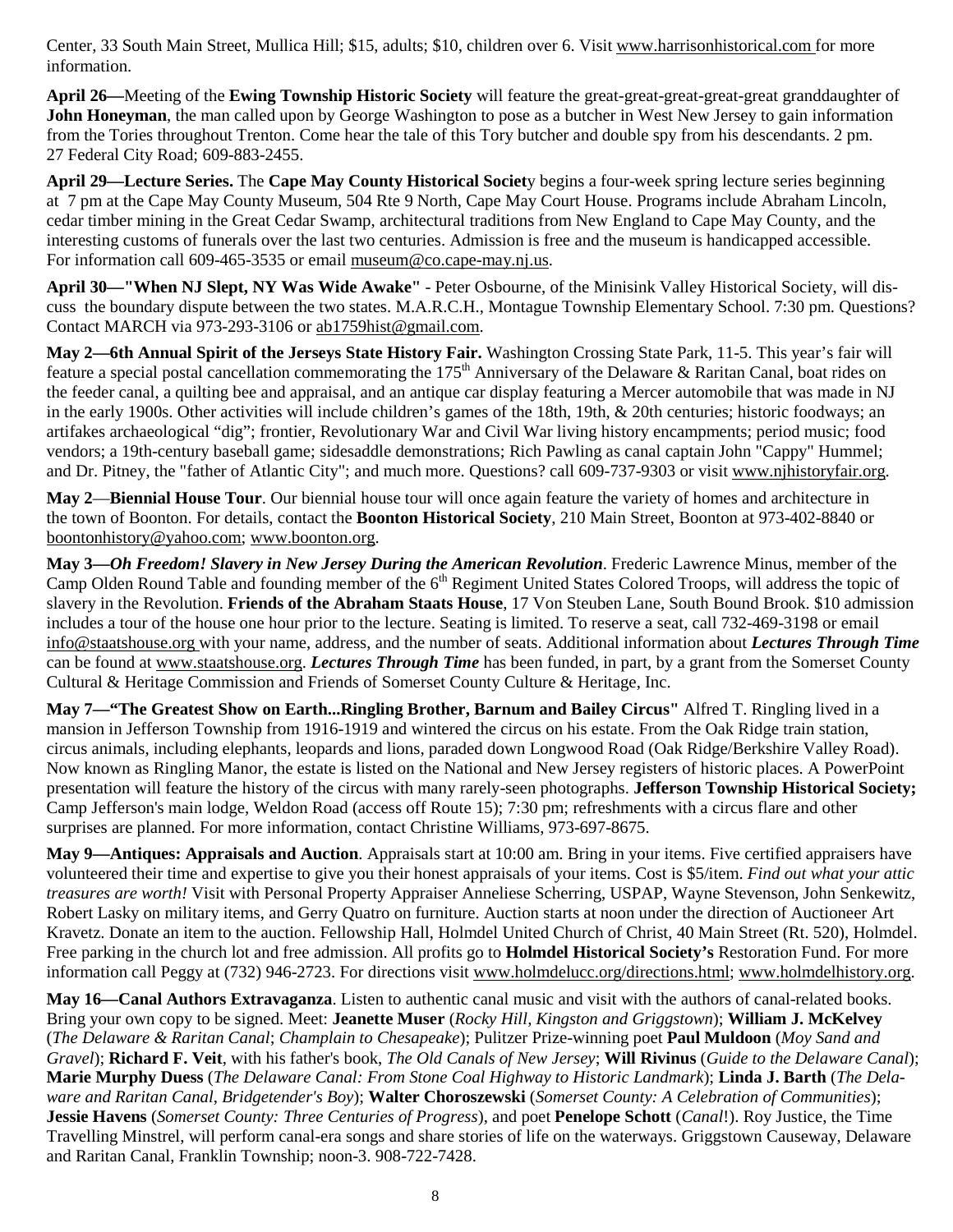**May 16—Gibson Girls and Suffragists: A Mother-Daughter Workshop and Book Signing**. Author Catherine Gourley will discuss her new book, *Gibson Girls and Suffragists*, the first volume in a five-book nonfiction series, Images of Women in the Twentieth Century (for girls 10 and up). 1-2:30 p.m. Register by Tuesday, May 12. Paulsdale, 128 Hooton Rd., Mt. Laurel. For information or to register, contact the **Alice Paul Institute** at 856-231-1885 or info@alicepaul.org or visit our website at www.alicepaul.org.

**May 17—Victor Borge at 100.** Janet Borge Crowle, the daughter of the Danish-born pianist, will speak on the 100th anniversary of his birth. 2-5 pm. **Danish Archive Northeast (DANE)**, Danish Home, 855 New Durham Road, Edison, NJ. For additional information, please call 732-287-6445 or 866-855-3263; visit our website: www.rootsweb.com/~njdane.

**May 17—Program by Spencer Peck: Hunterdon County, Dec. 17, 1776**. **Tewksbury Historical Society**, 1:00 pm. Society Headquarters, 60 Water Street, Mountainville. Call 908-832-6734 or visit www.tewksburyhistory.net.

**May 22—Dinner with Sherlock Holmes**. Celebrate the 150<sup>th</sup> anniversary of the birth of author Sir Arthur Conan Doyle, creator of the legendary detective, Sherlock Holmes. As portrayed by Neill Hartley in costume, hear the tales of some of Sherlock's most fascinating cases while enjoying a Victorian repast suitable to the era of Holmes and his associate Dr. Watson. 6:30 pm. Columbia Inn, Montville. For details, contact the **Boonton Historical Society** at 973-402-8840 or boontonhistory@yahoo.com; www.boonton.org.

**May 23—**Ocean Grove Antiques Auction, with shore memorabilia. Youth Temple, Ocean Grove. 11 am; preview, 9-11. **Historical Society of Ocean Grove**. Questions? Contact Susan Roach, 732-774-1869; info@oceangrovehistory.org.

**June 6—Boonton House Tour**. This year, in addition to homes (1740-1920) reflecting the eclectic architecture of our town, we will feature some of our historic churches (with music), a unique theater, and artists' studios. United Railroad Historical Society's Boonton Rail Car Restoration Yard on Morris Avenue will be open to the public. Tours begin at the museum, 210 Main Street. Single Tickets: \$20.00; bring one friend: \$35.00 for two tickets\*; bring two friends: \$50.00 for three tickets\*. \*Tickets must be purchased together to be eligible for discount. 11:30-4. For details, contact the **Boonton Historical Society**, 210 Main Street, Boonton at 973-402-8840 or boontonhistory@yahoo.com; www.boonton.org.

**June 13—20th Annual Strawberry Festival and Craft Show**. 10-4, Gandy Farmstead, 26 Tyler Road (Route 616), Greenfield. **Historical Preservation Society of Upper Township**. www.uppertwphistory.org; 609-390-5656.

**June 27—June 27—Waterloo Canal Day**. Waterloo Village on the Morris Canal, Byram, NJ; 11-4. Free admission and boat ride. Food, sales items. Museum open. **Canal Society of New Jersey**, www.canalsocietynj.org; 908-722-9556.

**June 27—"Remember the Ladies"- Cape May County Historical Society**. 11-2. Lectures and luncheon for women. Program includes "Out of the Cocoon: Women Who Broke with Victorian Mores" and "Grace O'Malley, Lady Pirate." A catered luncheon is served in the garden. Tickets \$20. For info call 609-465-3535 or email museum@co.cape-may.nj.us.

**June 27—Antiques and Fine Crafts Fair**. Wilbraham Park, West Cape May (Broadway and West Perry Streets); 9-5. **Greater Cape May Historical Society**. Questions? Call Joan Green 609-898-1236 or Maureen Savage 609- 898-0725.

**June 28—The Danish Monarchy.** The history of Danish kings and queens, past & present. **Danish Archive Northeast (DANE)**, Danish Home, 855 New Durham Road, Edison, NJ. For additional information, please call 732-287-6445 or 866- 855-3263; visit our website: www.rootsweb.com/~njdane.

**July 17—41**<sup>st</sup> Annual House Tour, Ocean Grove, 10:30-4:30. Ten homes and tents, historic edifices. **Historical Society of Ocean Grove**. For more information, contact Susan Roach, 732-774-1869; info@oceangrovehistory.org.

**July 19—Tewksbury Barn Tour** - Self-guided tour of old, new, used and dormant local barns. 10-4. Cost TBD. Tickets must be purchased in advance. Call 908-832-6734 or visit www.tewksburyhistory.net for ticket information.

**September 5—Founders' Day - Cape May County Historical Society**. 10-5. Activities, lectures and displays relating to the early settlers of Cape May County and their way of life. For more information, call 609-465-3535 or email museum@co.cape-may.nj.us.

#### **UPCOMING LEAGUE MEETINGS**

 June 13, 2009 Historical Society of Ocean Grove, Monmouth County October 3, 2009 Montrose Park Historic District Association, South Orange, Essex County March 2010 Cumberland County Historical Society, Greenwich, Cumberland County

 We encourage your society to host a future League meeting. If you would like this opportunity to showcase your site, just contact Linda Barth, 908-722-7428, barths@att.net, and she will put you in touch with the regional vice-president for your area. **We look forward to visiting YOUR town some day soon.**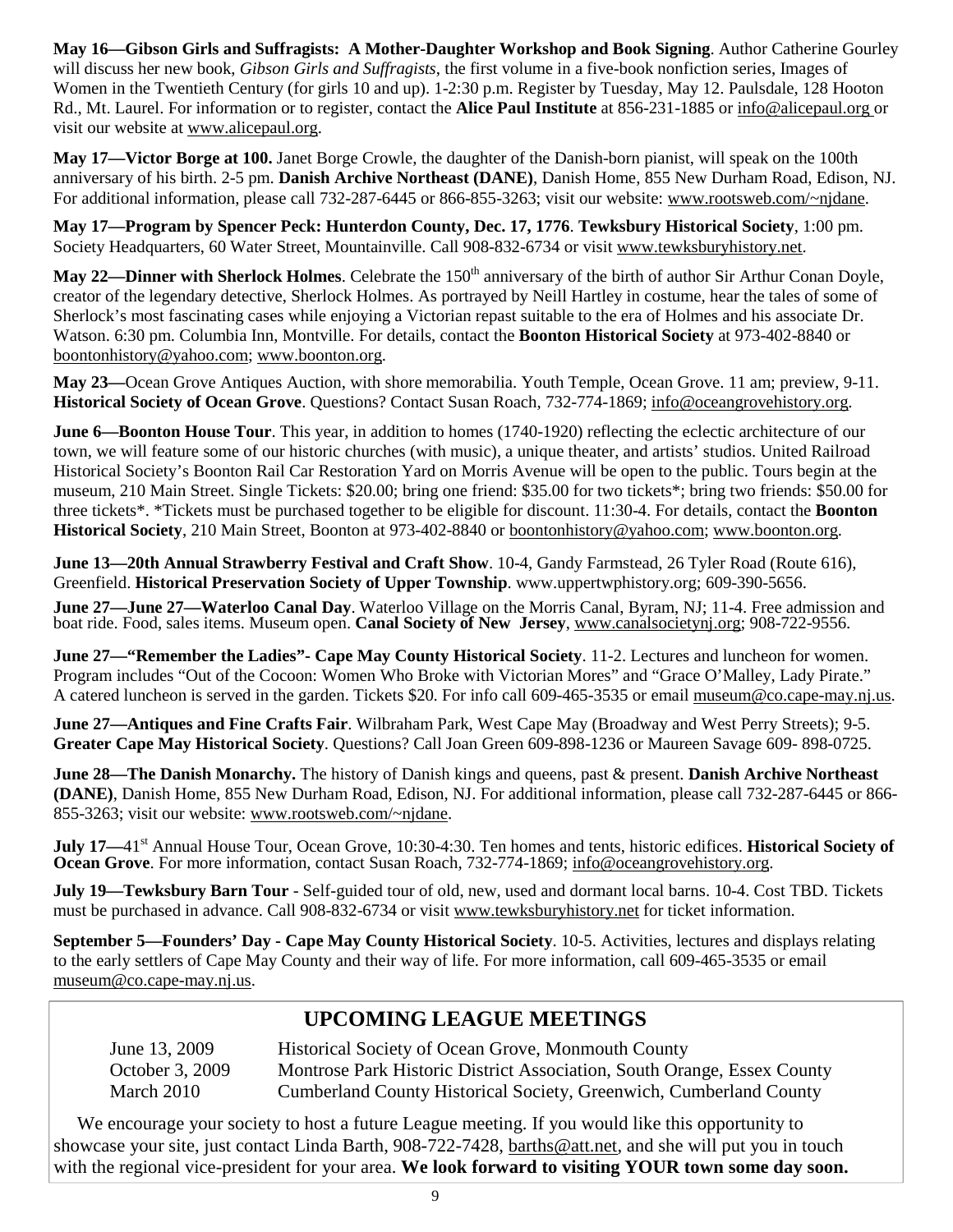#### **SPOTLIGHT ON OUR MEMBER ORGANIZATIONS**

With our members spread across the state, many of us are not familiar with the organizations in regions far from our own. This column will spotlight our members, so that others may learn of their mission and accomplishments.

The league has many member organizations that were formed to **honor or remember a specific** group of people. This is Part V of a series highlighting those societies.



 Founded in 1955, the **American Hungarian Foundation** has the goal of communicating the story of American Hungarians through the Hungarian Heritage Center, the only facility of its type in the United States. The traditions and contributions of American Hungarians are documented and conserved as important collections and shared with the general public in the foundation's museum, library and archives. The foundation's location in the Northeast region of the United States places it not only in an historically important area for American Hungarians, but also in close reach of nearly forty percent of the current American Hungarian population. Because the role of Hungarians in this country is a significant ingredient in the fabric of American history, the foundation is dedicated to preserving and enriching the Hungarian heritage in the United States. You can contact the foundation at P.O. Box 1084, 300 Somerset Street, New Brunswick, NJ 08903; 732-846-5777; www.ahfoundation.org; info@ahfoundation.org.

 A project of the Barnegat Bay Decoy and Baymen's Museum, the Tuckerton Seaport has evolved into a maritime village located along historic Tuckerton Creek in Tuckerton. The seaport's forty-acre site includes seventeen historic and recreated buildings connected by a boardwalk, a maritime forest and wetlands nature trail, two houseboats, a decoy gallery, a working boatworks building in which restoration of sneakbox designs of the Barnegat Bay occurs, a historic marine railway (currently under reconstruction), decoy carving workshops, and the recreated Tucker's Island Lighthouse. Daily demonstrators and traditional artists bring the Jersey shore's rich maritime heritage to life. The museum's mission is to preserve, present, and interpret the maritime history, artistry, heritage, and environment of the Jersey shore and the unique contributions of its baymen. You can contact the museum at 120 W. Main Street, PO Box 52, Tuckerton, NJ 08087; 609-296-8868; www.tuckertonseaport.org.

 Chartered by the National Society Daughters of the American Revolution in 1903, the **Chinkchewunska Chapter, DAR** gets its name from a Native American word meaning "hilltop town," or "town on the side of a hill." In 1971 the Van Bunschooten house, outbuildings, and six and a half acres were donated to the Chinkchewunska Chapter by Mr. and Mrs. Clifford Ramsey. Soon after the acquisition, the chapter began to restore, refurbish, and redecorate the DAR Van Bunschooten Museum and made it the chapter headquarters. The ten rooms are furnished in period antiques, many of which were donated by the original family and used in the home. Items in the collection (1787 to 1860) include clothing, quilts and woven coverlets, furniture, oil paintings, cookware and china, wagons, and farm implements. Our chapter members devote countless hours maintaining, restoring, and preserving the museum and outbuildings including the privy, the carriage house, and the milk house. The library has over 700 volumes and is used for local historical and genealogical research. A service organization dedicated to pursuing the objectives of the National D.A.R., the chapter meets on the second Monday and Saturday of each month. Monday meetings are held at 6:30 p.m., and Saturday meetings at 12 noon. Guests and prospective members are warmly welcomed at our meetings. If you are interested in attending, please contact Barbara Sauvé at 973-875-4058 or bjsauve@ptd.net. You can contact the chapter at 18 Courtland Drive, Wantage, NJ 07461; 973-875-5746; wmwyman@hotmail.com; www.rootsweb.ancestry.com/~njdar/Chinkchewunska/index.html.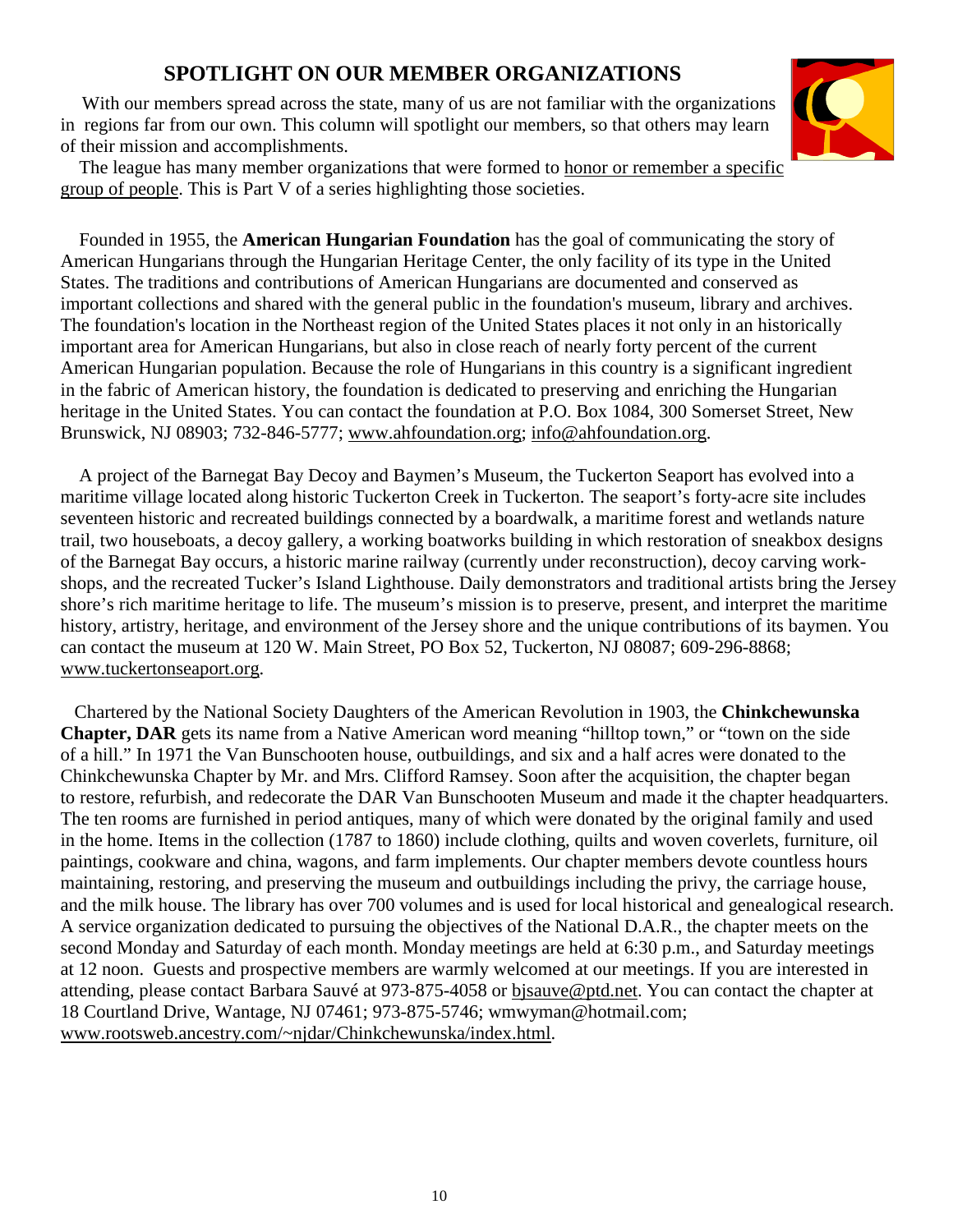#### **THE LEAGUE OF HISTORICAL SOCIETIES SPRING MEETING HOSTED BY THE HISTORICAL SOCIETY OF OCEAN GROVE, 22 PILGRIM PATHWAY OCEAN GROVE, MONMOUTH COUNTY SATURDAY, JUNE 13, 2009**

- 9:00 am Registration and continental breakfast
- 9:30 am Welcome and introductions
- 9:45 am History of Ocean Grove
- 10:15am League Business Meeting and Publication Awards; Karen Hatcher, of Celebrate New Jersey, will discuss the state Wayfinding program and the NJ Points of Interest online map.
- 11:15am Break
- 11:30am Land, Ladies, Liquor and the Lord, Women in Ocean Grove-1870-1900
- 12:30pm Lunch
- 1:30 pm Guided Walking Tour of Historic District
- 3:30 pm Free time to visit Ocean Grove- HSOG Museum Exhibit, Main Street shopping, B&Bs, boardwalk & fishing pier & stroll down our historic streets to view Victorian architecture.
- 3:30 pm Tour Jersey Shore Arts Center (originally Ocean Grove School)
- 4:30 pm Tour Jersey Shore Arts Center (originally Ocean Grove School)

#### **There is only on street parking available. Carpooling suggested.**

There are many hotels and B&Bs within walking distance; Ocean Grove has over **20** B&Bs and inns. Please go to: **www.oceangrovenj.com/inns.htm** to view the many choices. Members without internet access may call Linda Barth (908-722-7428) and she will mail the list of lodging choices.

For questions before June 13, please call Susan Roach at 732-774-1869.

**For questions on June 13, please call the museum at 732-774-1869.** 

| Registration Form-Registration is \$20 per person and includes a buffet lunch |  |                                                                                                                                                                                                                  |  |
|-------------------------------------------------------------------------------|--|------------------------------------------------------------------------------------------------------------------------------------------------------------------------------------------------------------------|--|
| Name $\qquad \qquad$                                                          |  | E-mail                                                                                                                                                                                                           |  |
| Address                                                                       |  |                                                                                                                                                                                                                  |  |
|                                                                               |  | City State, Zip Phone                                                                                                                                                                                            |  |
| Affiliation:                                                                  |  |                                                                                                                                                                                                                  |  |
|                                                                               |  | Please send check for \$20, payable to the Historical Society of Ocean Grove and mail to P.O. Box 446,<br>Ocean Grove, NJ 07756. Registration deadline is June 3. Driving directions are located on page twelve. |  |
|                                                                               |  |                                                                                                                                                                                                                  |  |